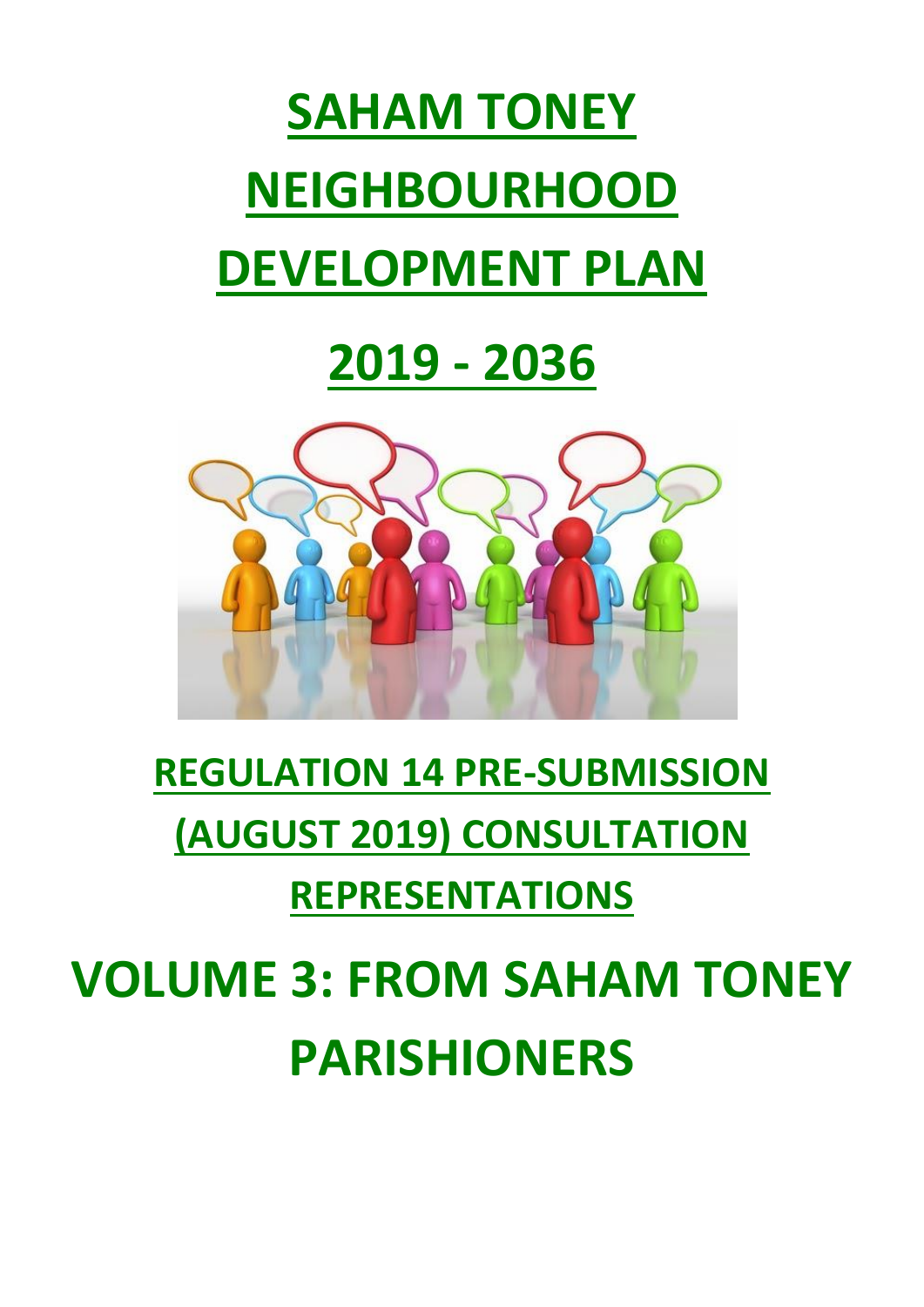### **TABLE OF CONTENTS**

#### **[1. REPRESENTATIONS BY SAHAM TONEY PARISHIONERS](#page-2-0) ............................................... 3**

See Neighbourhood Plan/The Plan Reg 14(2)/Consultation Responses.xls for respondent identities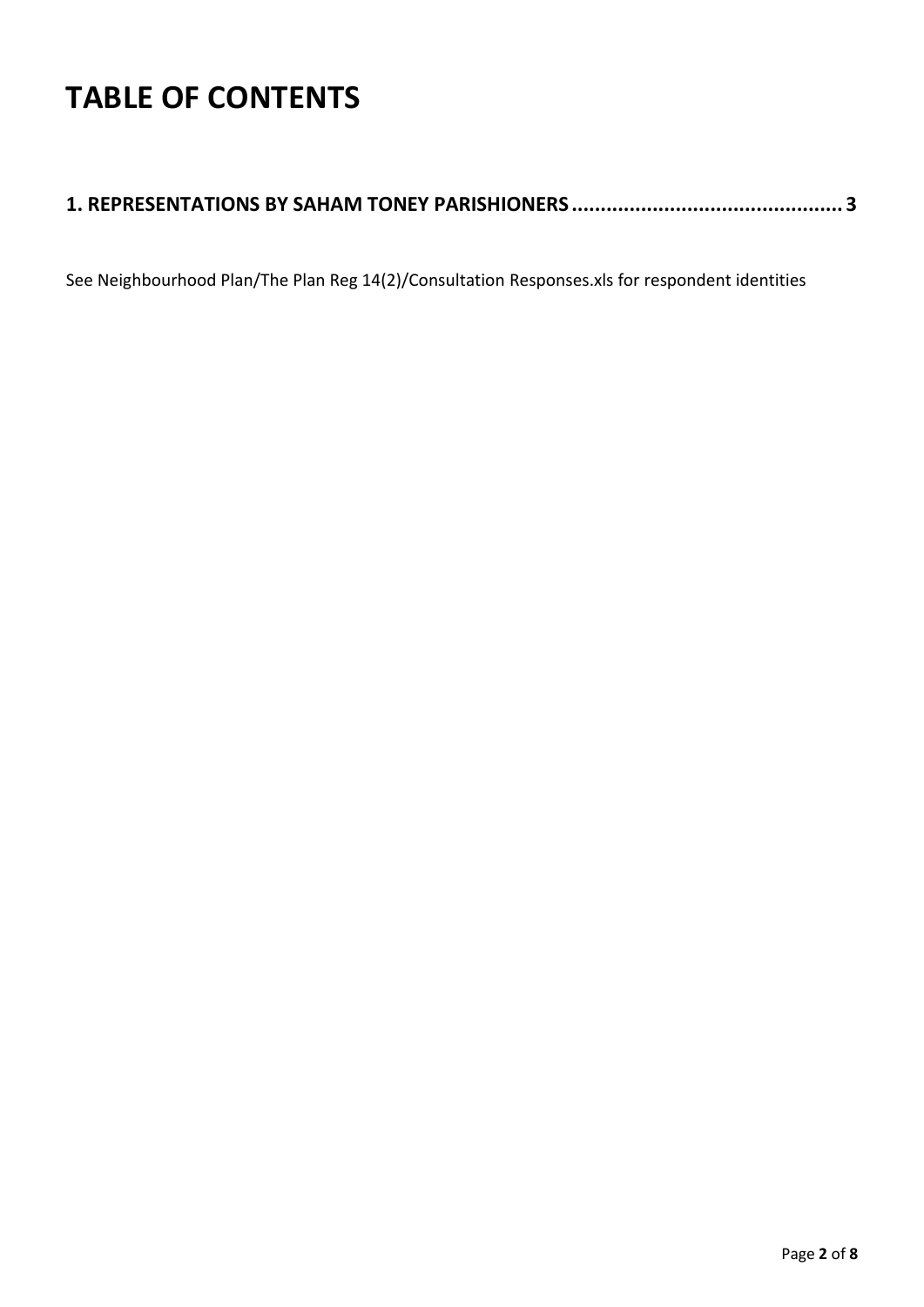#### <span id="page-2-0"></span>**1. REPRESENTATIONS BY SAHAM TONEY PARISHIONERS**

| <b>RESPONDENT NUMBER: 1</b> | DATE: 19 August 2019 |
|-----------------------------|----------------------|
|                             |                      |

**Comment 1:** The plan does not take into account the historic flooding issues at the junction of Pages Lane, Hills Road and Chequers Lane. Despite constant reminders from villagers in this area, many of whom have been flooded, the group have approved five main sites all in one tight area of the village which will contribute to further problems. One of the sites has been the subject of previous planning applications with over 60 letters of objection.

**Comment 2:** The plan has disregarded the wishes of the village, as returned in the village questionnaire. The village overwhelmingly said developments should be restricted to between 4 and 6 houses.

**Comment 3:** It is unusual for a village not to have any footpaths for walkers. Many years ago, the Parish Council prepared leaflets showing three walks, taking into account the rural ambiance of the village as opposed to just walking through housing developments. Two of the three walks go down Pound Hill so the farmland views can be enjoyed - these are still used by many villagers. The proposals by the Group destroy this opportunity, as the Group fails to acknowledge the open aspect and views across the total length and both sides of Pound Hill which should be protected.

#### **RELEVANT SECTION(S) OF PLAN / EVIDENCE BASE:**

**Comment 1:** Site allocation policies; policy 8

**Comment 2:** Policy 2A, Policy 2C, site allocation policies

**Comment 3:** Site allocation policies 2I and 2J (sites STNP4 and 5)

| <b>RESPONDENT NUMBER: 2</b>                                                                      | <b>DATE: 19 August 2019</b> |
|--------------------------------------------------------------------------------------------------|-----------------------------|
| <b>REPRESENTATION:</b>                                                                           |                             |
| ila tha inata ta tha AlilaCalala aite agusant (CTha AECONA agus concontractalism that agus sizal |                             |

In the note to the Nilefields site correct "The AECOM assessment as taken that appraisal …." to "The AECOM assessment has taken that appraisal …."

#### **RELEVANT SECTION(S) OF PLAN / EVIDENCE BASE:**

Site Selection Report, Table 6, page 19.

| <b>RESPONDENT NUMBER: 3</b> | DATE.          |
|-----------------------------|----------------|
|                             | 31 August 2019 |

#### **REPRESENTATION:**

I have spent some time reading the Neighbourhood Plan, and I have been very impressed with all the effort that has gone into this high-quality document.

I am a resident of Cley Lane and just wanted to thank you for the many hours of hard work you have put in on our behalf. It is very much appreciated.

#### **RELEVANT SECTION(S) OF PLAN / EVIDENCE BASE:**

General

| <b>RESPONDENT NUMBER: 4</b> | DATE:            |
|-----------------------------|------------------|
|                             | September 2019 ' |

#### **REPRESENTATION:**

Hi to all the team. First up, massive congratulations on completing what must have been a mammoth task! 12 volumes of 'stuff' to wade through, surely enough to satisfy even a 'Lord of the Rings' (re-reader like me). No promises, but I will try to wade through as much as I can in the coming weeks (and probably months!!). The Saham community is very lucky to have such a dedicated, knowledgeable team willing to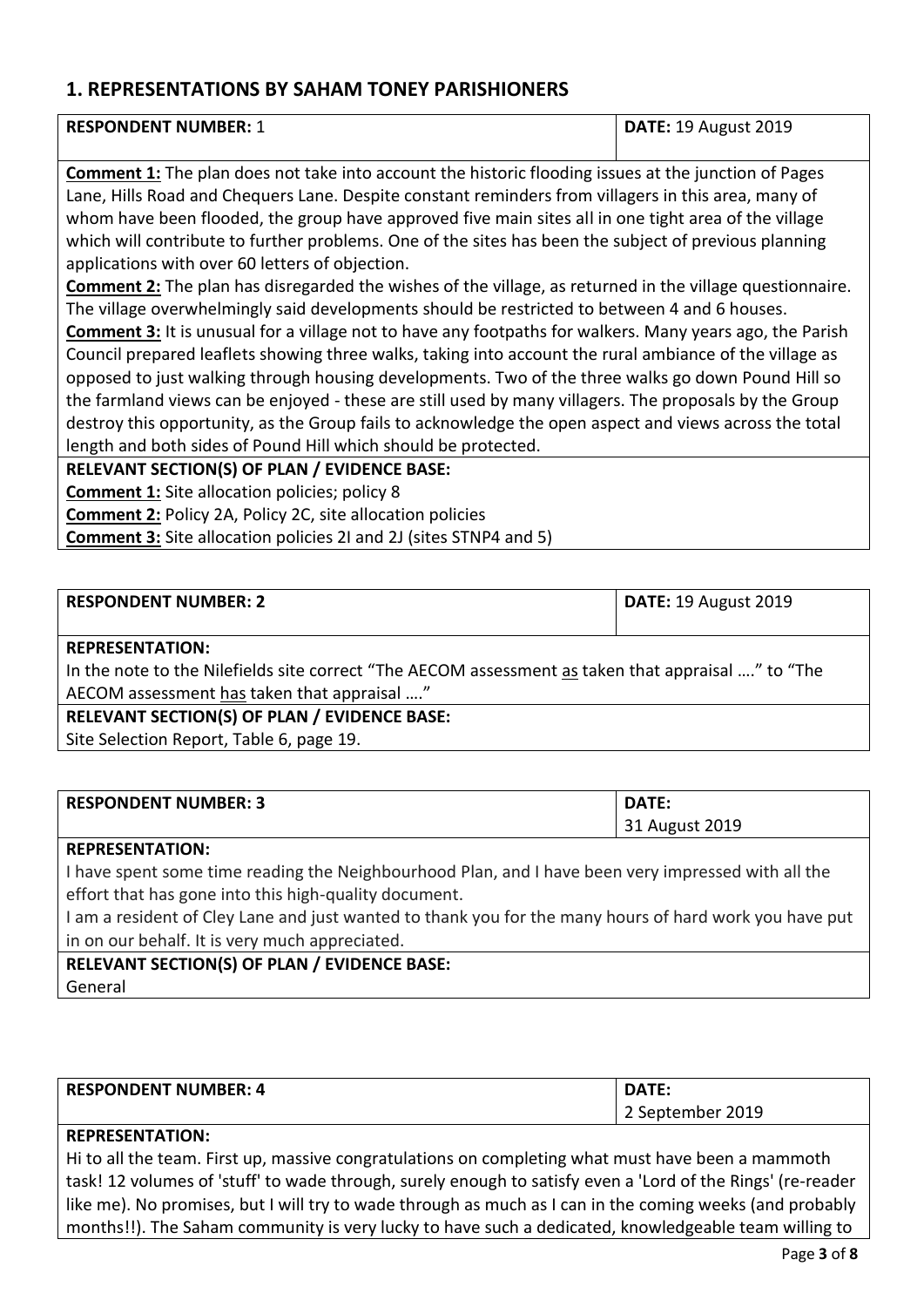devote so much time and effort in order to try to preserve for later generations the ambience and history of this beautiful village. Hopefully, Breckland Council will adopt at least the majority of the conclusions you have reached in the report when they come to finalise their housing plans for the area. As I have already mentioned, I have only had a cursory glance at the 'headlines' and some of the back-up information and would raise the following comments and queries based on my rapid initial perusal: **Comment A:** Flooding: if I am reading the map correctly, between 15 and 27 houses seem to be in the Pound Hill area almost exactly opposite the old Manor, our major architectural site of national importance. The bottom of the Hills Road area does seem to suffer flooding every time we have a 'weather event' and, as such, any large-scale building on this green-field site could, possibly, only exacerbate the problem thanks to water 'run off' surely? I note that you have mentioned an 'on-site water storage... to store long term surface water run off up to a stated limit'. I have no idea what that may entail but, whatever it may be, it does sound like a very large storage unit, presumably sited underground? If so, will there be installations of these 'storage' tanks in all the areas which flood regularly, including the bridge areas of Richmond Road and Cley Lane? I also note the aims of the plan are to 'ensure new development does not result in higher flood risk than existed before it was approved'. Can we not aim to actually reduce the flooding altogether, irrespective of new development? Our last 'weather event' saw us trying to reach our home from every single entrance to the village unsuccessfully, until two high speed Range Rovers provided a path through the waters!!

**Comment B:** Richmond Road: There appears to be 6 houses planned for between, say, the Church and the turn off to Threxton. This is sandwiched between two very severe and blind bends and, as such, could make an already dangerous stretch of road even more so. A dozen houses also appear to be planned for the Broom Hall area. Again, a presumed new entrance would be on to a stretch of road which is blind through both an incline and the bends at both ends of the incline.

**Comment C:** Housing density: 21 of the proposed 83 houses (25%) appear to be 'added on' to The Oval area with, as already mentioned, a further 27 sited almost directly opposite (giving a total of 58%). This will greatly increase road traffic past the school surely? Parking is already a problem on this road and any extra traffic will make this even more dangerous.

**Comment D:** Heritage: The Old Manor.... just what, if anything, is happening? I have had some low-key discussions with Breckland Council, English Heritage, Natural England and others who all seem to be unable to offer any concrete suggestions as to how or if any improvements could be made to the sad unsightly blot at the entrance to our village. At the time of this e-mail, as usual the 'protective' covering is in tatters and work on the new 'gatehouse' appears to be at a standstill. Will even that become a 'white elephant' thanks to insufficient funds I wonder? I am always dismayed when entering the village from Ashill and seeing this once (quite recent) magnificent building on an inexorable downward slope to oblivion with no-one apparently able to apply any pressure to save it.

**Comment E:** Work has also started recently on a new build in the woodland adjoining Broom Hall. Trees have already been cut down in order to facilitate this build. I'm sure no-one wants to lose even more of the wonderful variety of woodland in the village unnecessarily. Was a survey done I wonder? What surveys will be done on the other (greenfield) sites. I have knowledge that, before the start of the huge development on Newmarket Road, Swaffham, a full bio-diversity study was completed which entailed a survey of all animal, plant and arboreal life in the affected area.

**Comment F:** Well, that's my observations. Again, as I mentioned originally, the team have prepared a wonderful plan overall for the village and I only hope my comments are taken in the spirit in which they have been raised. I would hate to see our village spoilt, by either over or incorrect development, as a result of a lack of interest or, hopefully, constructive comments from the local populace.

#### **RELEVANT SECTION(S) OF PLAN / EVIDENCE BASE:**

**Comment (A):** Site allocation policies 2F, 2G, 2I, 2J, 2K and 2L, Policy 8

**Comment (B):** Site allocation policies 2P and 2Q

**Comment (C):** Site allocation policies 2G, 2I, 2J, 2K and 2L

**Comment (D):** Policy 6

**Comment (E):** Applies to a planning application that was approved on appeal, rather than a specific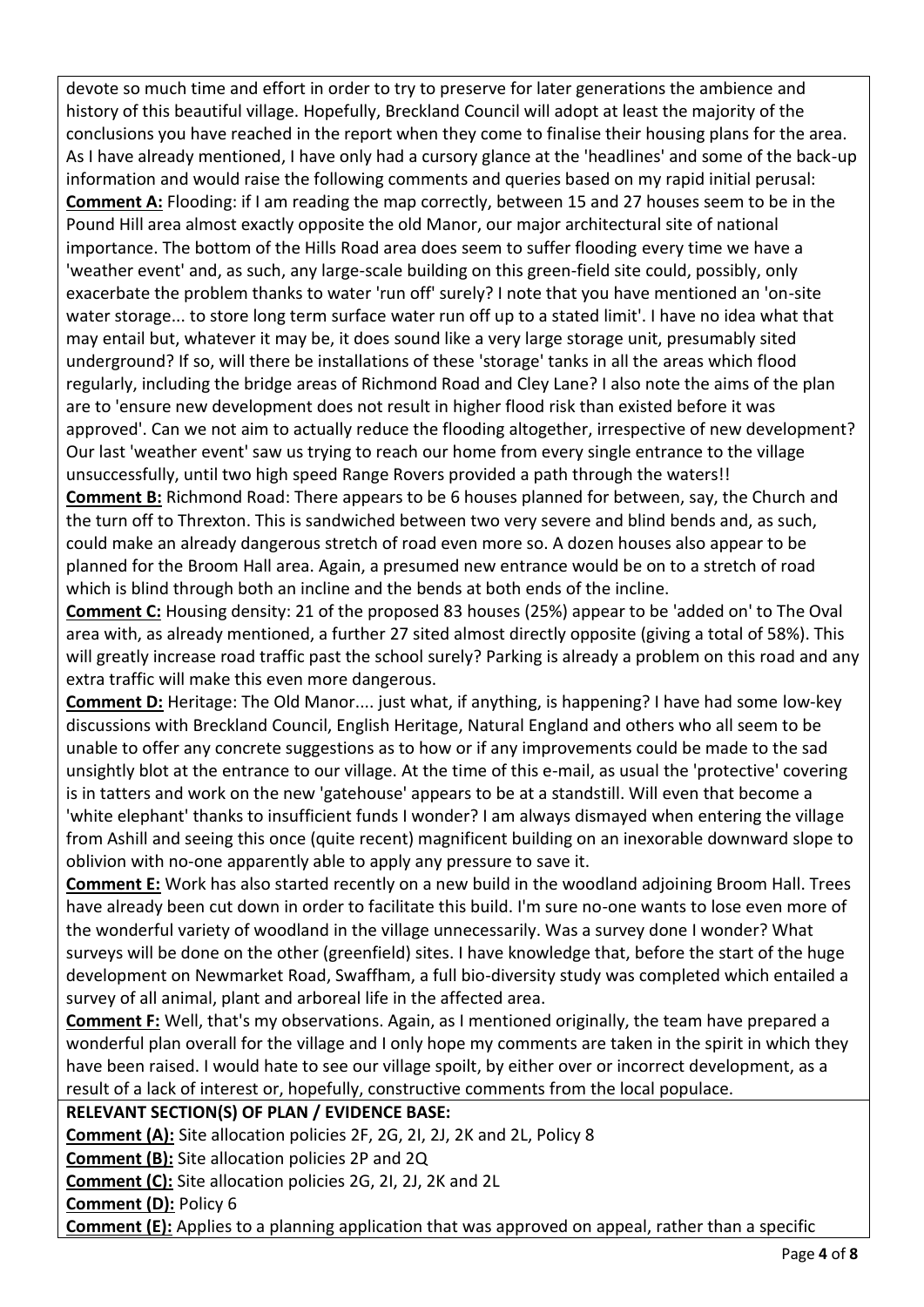| <b>RESPONDENT NUMBER: 5</b> | DATE:            |
|-----------------------------|------------------|
|                             | 5 September 2019 |

#### **REPRESENTATION:**

**Comment 1:** On reading; the "Allocation Plan" it would appear each offered site has been site assessed as individual proposals, their holistic community impact as such is not logically considered with regard to the historic flood events experienced by the area covered by Pages Lane, Chequers Lane and I Hills Road. Specifically draw your attention to STNP 1/4/5/6/7 and their impact if approved on the current historical and natural surface drainage events. You can forget the 100 years flood as you and any metrologically inclined observer will be aware precipitated flood events are becoming more the norm. I reviewed the pamphlet information and from my calculation it shows 63% of the Allocated Sites despatch their surface water via the Hills Road Chequers Lane drainage system and 75% through its extended system via Ploughboy Lane to the Ovington Road / Bell Corner. As I write 3rd Sept 2019 after a dry hot Summer the static water table level in this valley is one metre below the land surface (where measured) I understand the normal farm land can hold 3 & a half inches of rain water at the end of a Winter – please consider now the area of catchment inflow in this "Saham Toney" Valley system and the impact of any additional run-off when the outlet channel is currently a naturally designed given. Bearing in mind as you mention the further indicated surface water flow from Ashill which enters into the same system and currently where extensive housing development is in progress this will further add flow volume. In your document package pages 48-50 where the site "Major Issues / Comments" are assessed there seems to be no definitive knowledge re the water course (sites 4/5/6/7) in fact, the reading would indicate a "Cut & Paste" creation, I would suggest a definitive survey of Topological Hydrological Gradients and rediscovery, (unearthing) of the original partially observable flow course.

**Comment 2:** The villagers, as I recall, did not object to minor infill where numbers within the range of 4 to 6 houses were suggested the concentration of the STNP 4/5/6/7 will create initially a mini housing estate.

**Comment 3:** The proposed concentration of the Pound Hill / Pages Lane /Chequers Lane area will destroy the open vista that villagers are able to currently enjoy.

**Comment 4:** This concentration of development and ancillary support requirements will come at a cost to the residents currently living in the vicinity of the surface waters natural flow dynamics thus adding to the recurring sewage overspills when capacities are overwhelmed.

**RELEVANT SECTION(S) OF PLAN / EVIDENCE BASE:** Site allocation policies 2G, 2I, 2J, 2K and 2L Policy 8

Site Selection Report, section 7.6, table 18

| <b>RESPONDENT NUMBER: 9</b> | DATE:                    |
|-----------------------------|--------------------------|
|                             | 25 September 2019        |
|                             | Additional comment Nº 6, |
|                             | 06 October 2019          |

#### **REPRESENTATION:**

**Comment 1:** The plan seems to totally disregard the wishes expressed by the people of the village which overwhelmingly said that developments should be restricted to between 4 and 6 houses.

**Comment 2:** The plan does not really take into account the historic surface flooding issues we have at the junction of Chequers Lane, Hills Road and Pages Lane. Many villagers (some of which have been flooded) in this area have reminded you of this but you have still approved 5 sites in a very tight area and 1 of these sites previously received over 60 letters of objection.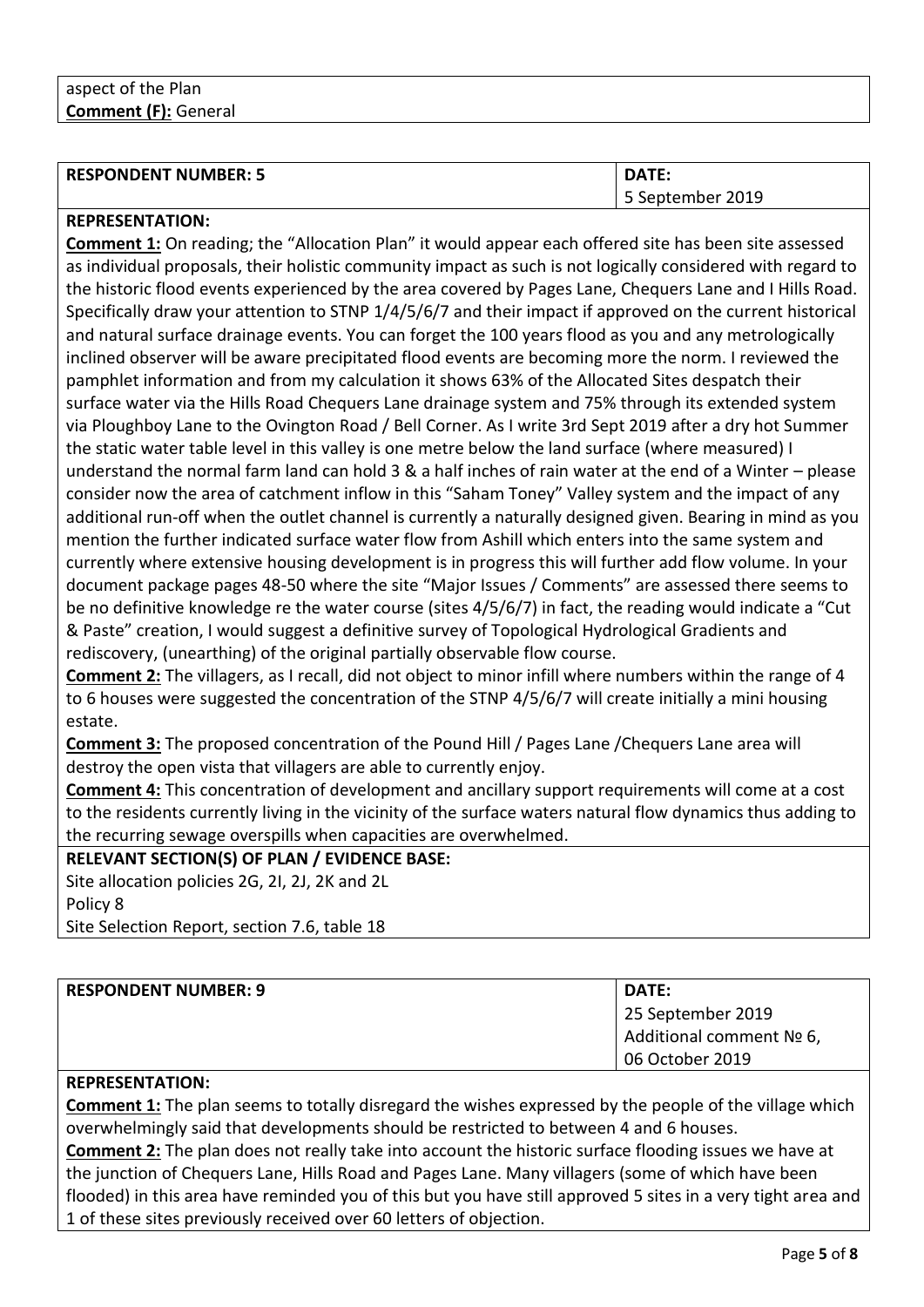**Comment 3:** The plan does not seem to look at the traffic issue we have in this area specifically the Speed of the traffic which constantly exceeds the 30mph which is in place!

**Comment 4:** The impact of the number of houses that will be built on the 5 sites in this area will have a great potential effect both on the flood risk and the quantity and speed of traffic. The neighbourhood plan should look to help our villagers and not potentially increase the risk we all live under regarding flood and certainly not put us all at a greater risk of serious accidents and possibly deaths from speeding vehicles.

**Comment 5:** We have no footpaths so we should protect any local walks we have as villagers appreciate the ability to see the beautiful views we have which will be spoilt if we end up just walking through housing developments.

**Comment 6:** I have already submitted reasons *(…for opposing the plan…)* but would add that today, 6th October, the flood issues rear their heads again! We have had Anglian Water out to us as we are Unable to Flush any toilet as the waist will not go away. We are advised NOT to Run any Water at the moment as the entire run to the Bell Lane Pumping Station is overloaded and FULL! If you allow new builds in this area as your plan suggests it will only make the issue worse! We have an environmental issue with regard to the removal of sewerage as the current system does not cope with the current needs so do not make it worse. A complete stop on new build should be put in place until the system is updated and can cope!!

**RELEVANT SECTION(S) OF PLAN / EVIDENCE BASE:**

**Comment 1:** Policy 2A, Policy 2C, site allocation policies

**Comment 2:** Site allocation policies, Policy 8

**Comment 3:** Site allocation policies 2G, 2I, 2J, 2K and 2L

**Comment 4:** Site allocation policies 2G, 2I, 2J, 2K and 2L, Policy 8

**Comment 5:** Site allocation policies

**Comment 6:** Site allocation policies

| <b>RESPONDENT NUMBER: 10</b> | <b>DATF</b><br>.   |
|------------------------------|--------------------|
|                              | October 2019<br>06 |

#### **REPRESENTATION:**

Please see the form entered by my husband, (Respondent 9), as my reasons are the same but I also include the fact that Anglian Water are unable to cope with the current needs for sewerage removal as today, 6th October, the drains from Chequers Lane to the Bell Lane Pumping Station are FULL and unable to move the sewerage waste away and we are UNABLE to flush a toilet or run any water!! If you allow more new builds in this area it will only add to the problem. It is not only Surface Water, it is also Sewerage!! You must put on Hold ALL new Builds until the Drainage system is updated and able to cope with the current needs let alone the needs that all the extra housing will put on the system.

#### **RELEVANT SECTION(S) OF PLAN / EVIDENCE BASE:**

Site allocation policies

| <b>RESPONDENT NUMBER: 11</b> | DATE:           |
|------------------------------|-----------------|
|                              | 06 October 2019 |

#### **REPRESENTATION:**

As discussed at the last Parish Council meeting, we are extremely worried about the possibility of exacerbating the problems we already have with regard to the drainage, both surface water and sewage. Today 6/10/19 being a prime example where after heavy rainfall the drain (on the road) between us and our next-door neighbours was overflowing. I have photos which prove this. Our front garden is also flooded. Our neighbours on the other side of us in '..*address omitted for privacy reasons*…' cannot flush their toilets and were told by Anglian Water not to run any water. They had checked the pumping station and could see that is was overloaded. This only goes to show the current problems which would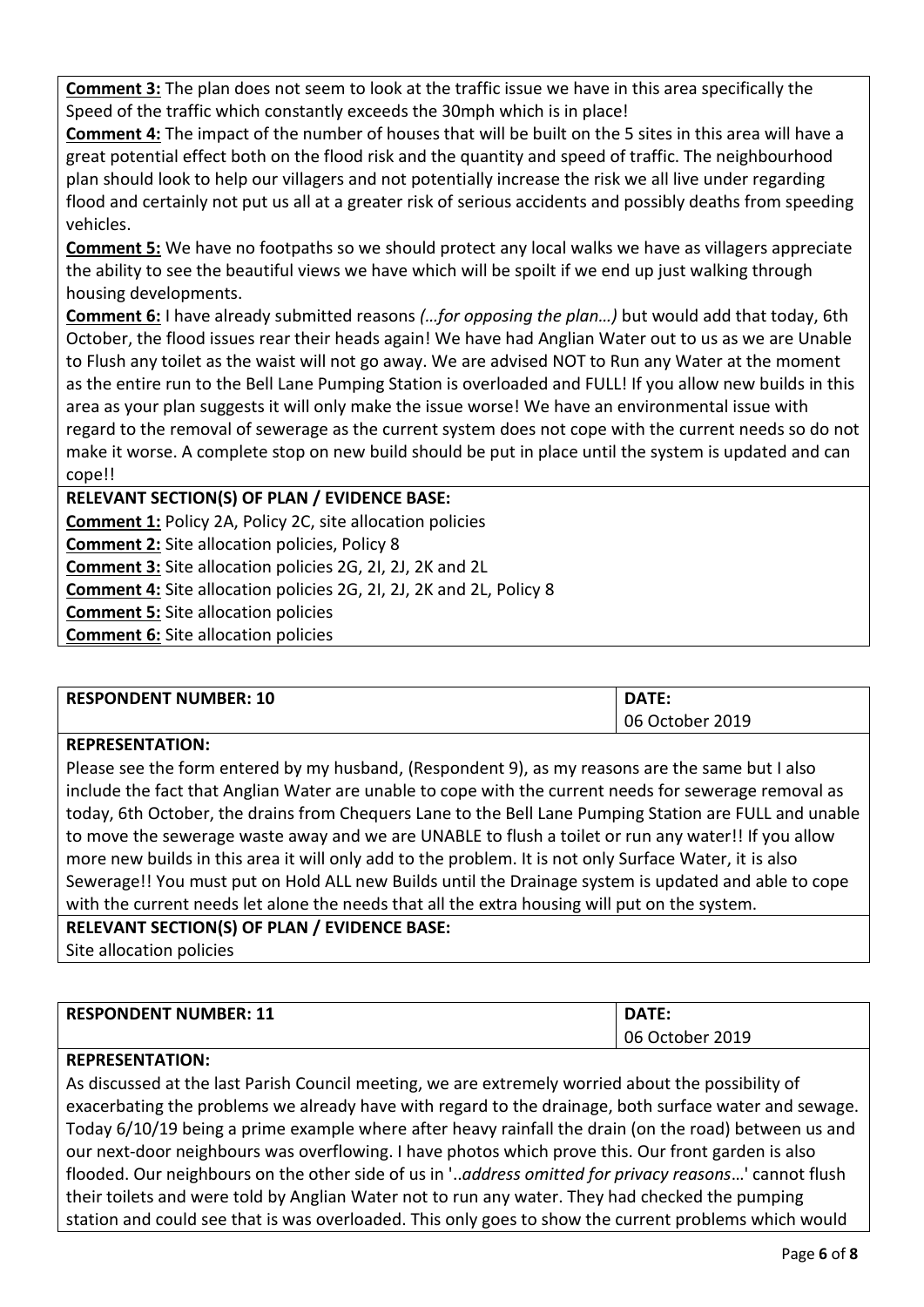#### be made far worse should these houses be built. **RELEVANT SECTION(S) OF PLAN / EVIDENCE BASE:**

Site allocation policies

| <b>RESPONDENT NUMBER: 12</b> | DATE:           |
|------------------------------|-----------------|
|                              | 07 October 2019 |

#### **REPRESENTATION:**

I am not in favour of the proposed 12 house development STNP5 on the East side of Pound Hill. It would impose on the 'Key View' across towards the Mere which contributes to the character of the open landscape of this Norfolk village.

#### **RELEVANT SECTION(S) OF PLAN / EVIDENCE BASE:**

Site allocation policy 2J

| <b>RESPONDENT NUMBER: 13</b> | DATE:        |
|------------------------------|--------------|
|                              | October 2019 |

#### **REPRESENTATION:**

I think there are too many houses allocated around Pound Hill - The areas defined as STNP4, STNP6 & STNP7 in my view would be acceptable. The remaining sites for that area - STNP5 & STNP1 I feel would have an impact on the openness and views of the village. There are very few open areas left, as far as I can see this being one of the last such areas

#### **RELEVANT SECTION(S) OF PLAN / EVIDENCE BASE:**

Site allocation policies 2G, 2I, 2J, 2K and 2L

| <b>RESPONDENT NUMBER: 14</b> | DATE:           |
|------------------------------|-----------------|
|                              | 08 October 2019 |

#### **REPRESENTATION:**

I do not agree with the proposal to build outside the settlement boundary. this will open the gates to uncontrolled building.

#### **RELEVANT SECTION(S) OF PLAN / EVIDENCE BASE:**

Policy 2C, site allocation policies 2G-2O and 2Q

| <b>RESPONDENT NUMBER: 15</b> | DATE:        |
|------------------------------|--------------|
|                              | October 2019 |

#### **REPRESENTATION:**

Congratulations on a well written and detailed plan.

I would like to add my thoughts on plots STNP4 and STNP5. These lie on the edge of a low knoll of land that slopes down to the circular village lake. Saham Toney was an important centre for the Iceni tribe and, although I am no archaeologist, one would expect that the low knoll might be of archaeological importance. We do not know where Boudica was born although this minor detail might not be of concern to the press. If development were to go ahead, it would be in no one's interest to see headlines such as "Builder Bulldozes Boadicea's Birthplace" or "Bozo Builder Bulldozes Boadicea's Birthplace".

The landscape around the two sites and its wildlife are enjoyed by a large number of villagers, particularly many who, like me, are dogwalkers. In the mornings, it is not uncommon to see spectacular sunrises or see mists drifting from the lake over STNP5. I attach some of my pictures by way of illustration.